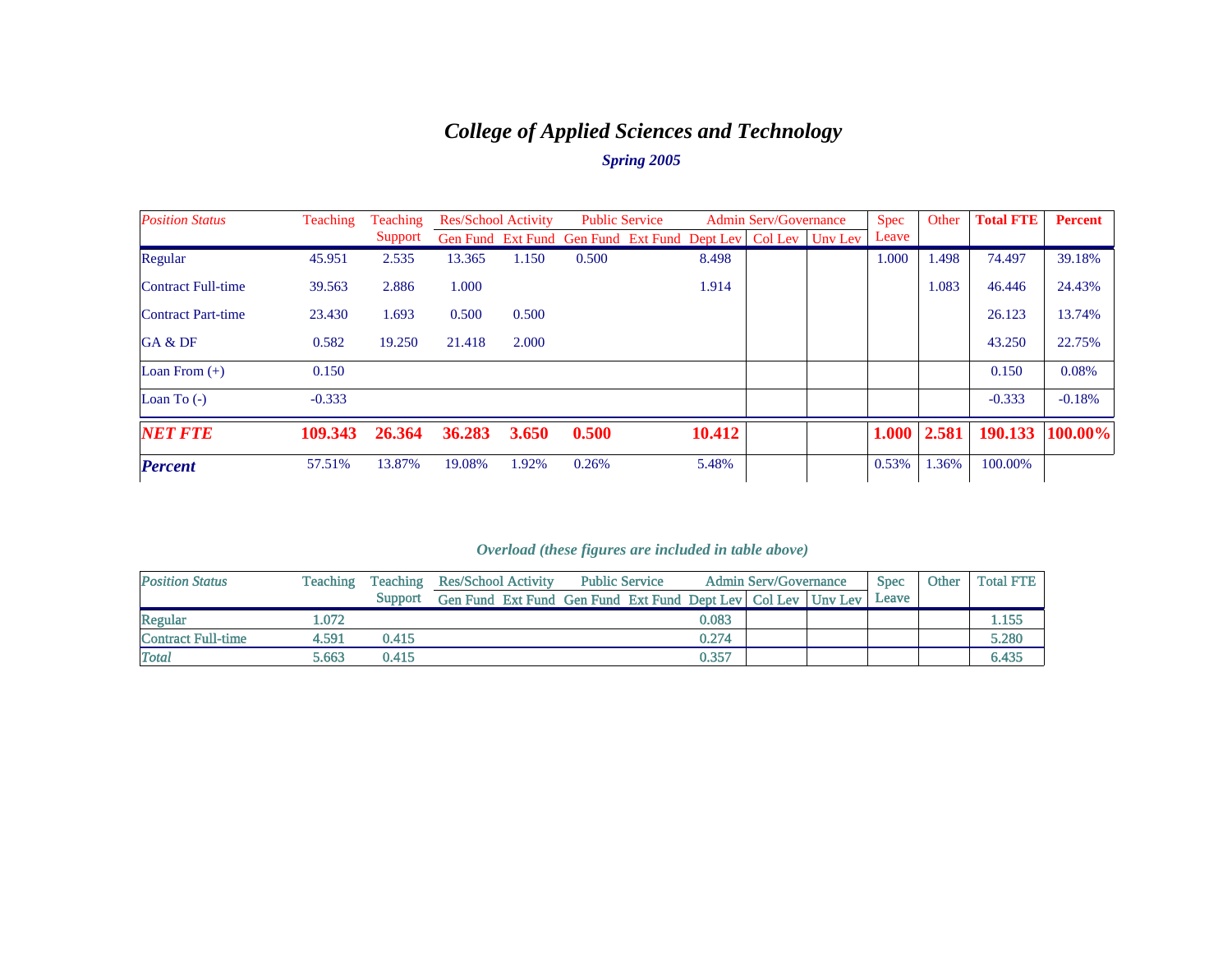# *College of Architecture and Planning*

## *Spring 2005*

| <b>Position Status</b> | Teaching | <b>Teaching</b> | <b>Res/School Activity</b> |       |                                                        | <b>Public Service</b> |       | <b>Admin Serv/Governance</b> |         | <b>Spec</b> | Other | <b>Total FTE</b> | <b>Percent</b> |
|------------------------|----------|-----------------|----------------------------|-------|--------------------------------------------------------|-----------------------|-------|------------------------------|---------|-------------|-------|------------------|----------------|
|                        |          | Support         |                            |       | Gen Fund Ext Fund Gen Fund Ext Fund Dept Lev   Col Lev |                       |       |                              | Unv Lev | Leave       |       |                  |                |
| Regular                | 27.998   |                 | 5.331                      | 0.167 | 0.690                                                  | 0.250                 | 4.645 | 1.333                        |         |             | 2.377 | 42.791           | 55.24%         |
| Contract Full-time     | 3.500    |                 | 0.250                      |       |                                                        |                       |       |                              |         |             |       | 3.750            | 4.84%          |
| Contract Part-time     | 5.667    | 0.250           |                            |       |                                                        |                       |       | 0.250                        |         |             |       | 6.167            | 7.96%          |
| GA & DF                |          | 5.250           | 7.500                      | 2.500 | 2.500                                                  | 1.000                 | 2.250 | 2.250                        |         |             | 0.500 | 23.750           | 30.66%         |
| Loan From $(+)$        | 1.000    |                 |                            |       |                                                        |                       |       |                              |         |             |       | 1.000            | 1.29%          |
| Loan To $(-)$          | 0.000    |                 |                            |       |                                                        |                       |       |                              |         |             |       | 0.000            | $0.00\%$       |
| <b>NET FTE</b>         | 38.165   | 5.500           | 13.081                     | 2.667 | <b>3.190</b>                                           | 1.250                 | 6.895 | 3.833                        |         |             | 2.877 | 77.458           | 100.00%        |
| <b>Percent</b>         | 49.27%   | 7.10%           | 16.89%                     | 3.44% | 4.12%                                                  | 1.61%                 | 8.90% | 4.95%                        |         |             | 3.71% | 100.00%          |                |

| <b>Position Status</b> | Teaching | Teaching | <b>Res/School Activity</b>                                       | <b>Public Service</b> |  | <b>Admin Serv/Governance</b> | <b>Spec</b> | Other | <b>Total FTE</b> |
|------------------------|----------|----------|------------------------------------------------------------------|-----------------------|--|------------------------------|-------------|-------|------------------|
|                        |          | Support  | Gen Fund Ext Fund Gen Fund Ext Fund Dept Lev   Col Lev   Unv Lev |                       |  |                              | Leave       |       |                  |
| Regular                | ).416    |          |                                                                  |                       |  |                              |             |       | 0.416            |
| <b>Total</b>           | ).416    |          |                                                                  |                       |  |                              |             |       | ).416            |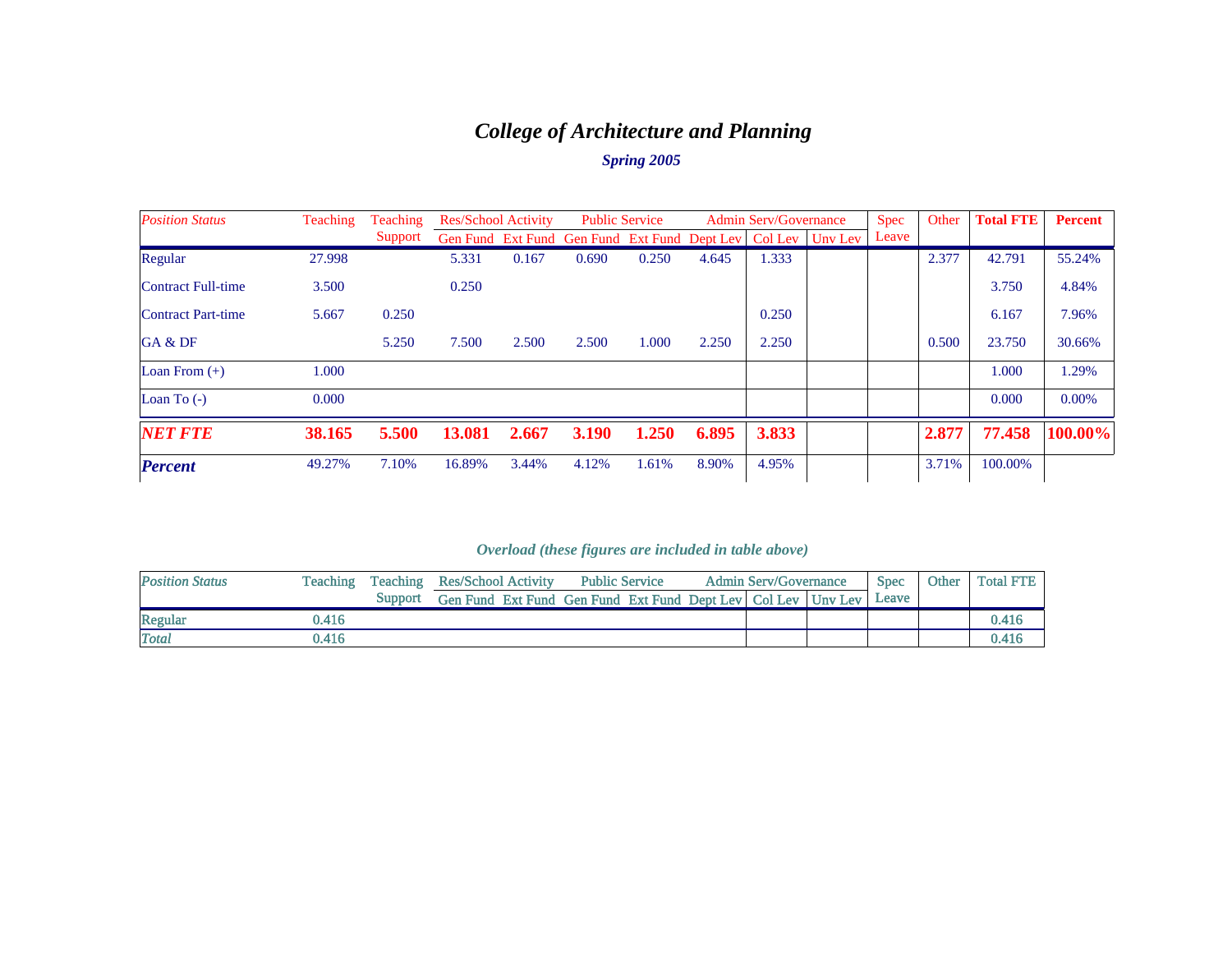# *College of Business*

### *Spring 2005*

| <b>Position Status</b>    | Teaching | <b>Teaching</b> |        | <b>Res/School Activity</b> | <b>Public Service</b>                        |       | <b>Admin Serv/Governance</b> |         | <b>Spec</b> | Other | <b>Total FTE</b> | <b>Percent</b> |
|---------------------------|----------|-----------------|--------|----------------------------|----------------------------------------------|-------|------------------------------|---------|-------------|-------|------------------|----------------|
|                           |          | Support         |        |                            | Gen Fund Ext Fund Gen Fund Ext Fund Dept Lev |       | Col Lev                      | Unv Lev | Leave       |       |                  |                |
| Regular                   | 49.750   | 0.950           | 16.250 | 0.550                      |                                              | 1.250 | 0.000                        | 0.000   | 1.000       | 0.250 | 70,000           | 65.60%         |
| <b>Contract Full-time</b> | 9.000    |                 | 0.500  |                            |                                              |       |                              |         |             |       | 9.500            | 8.90%          |
| <b>Contract Part-time</b> | 10.251   |                 |        | 1.000                      |                                              |       |                              |         |             |       | 11.251           | 10.54%         |
| GA & DF                   | 0.250    | 15.000          |        |                            |                                              |       |                              |         |             |       | 15.250           | 14.29%         |
| Loan From $(+)$           | 0.950    |                 |        |                            |                                              |       |                              |         |             |       | 0.950            | 0.89%          |
| Loan To $(-)$             | $-0.250$ |                 |        |                            |                                              |       |                              |         |             |       | $-0.250$         | $-0.23%$       |
| <b>NET FTE</b>            | 69.951   | 15.950          | 16.750 | 1.550                      |                                              | 1.250 | 0.000                        | 0.000   | 1.000       | 0.250 | 106.701          | 100.00%        |
| <b>Percent</b>            | 65.56%   | 14.95%          | 15.70% | 1.45%                      |                                              | 1.17% | 0.00%                        | 0.00%   | 0.94%       | 0.23% | 100.00%          |                |

| <b>Position Status</b> | Teaching | <b>Teaching</b> | <b>Res/School Activity</b> | <b>Public Service</b>                                            | <b>Admin Serv/Governance</b> | <b>Spec</b> | Other | <b>Total FTE</b> |
|------------------------|----------|-----------------|----------------------------|------------------------------------------------------------------|------------------------------|-------------|-------|------------------|
|                        |          | Support         |                            | Gen Fund Ext Fund Gen Fund Ext Fund Dept Lev   Col Lev   Uny Lev |                              | Leave       |       |                  |
| Contract Full-time     | 0.500    |                 |                            |                                                                  |                              |             |       | ).500            |
| <b>Total</b>           | 0.500    |                 |                            |                                                                  |                              |             |       | ).500            |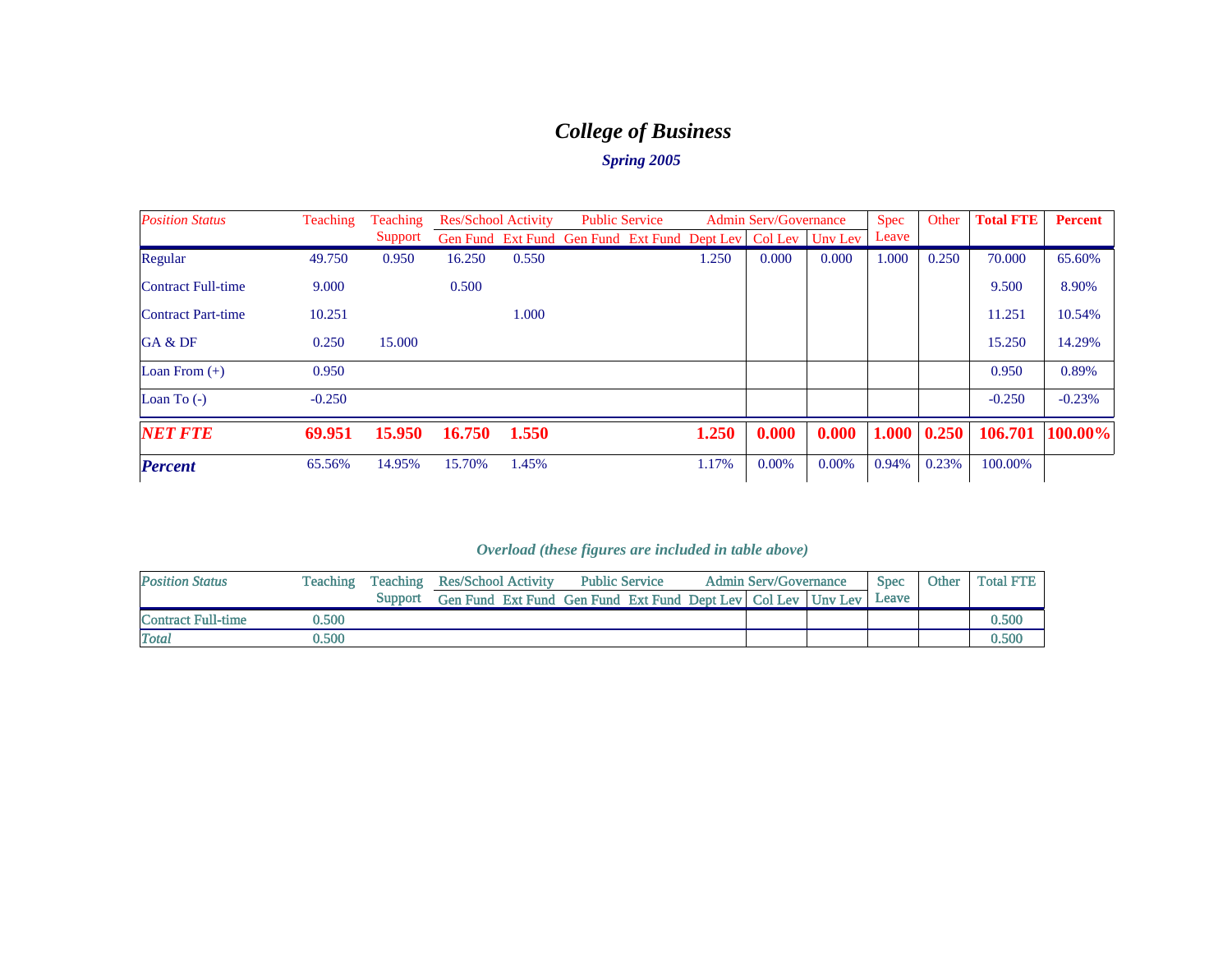# *College of Comm, Info & Media*

### *Spring 2005*

| <b>Position Status</b>    | Teaching | <b>Teaching</b> | <b>Res/School Activity</b> |       | <b>Public Service</b>                        |       |       | <b>Admin Serv/Governance</b> |                   | <b>Spec</b> | Other | <b>Total FTE</b> | <b>Percent</b> |
|---------------------------|----------|-----------------|----------------------------|-------|----------------------------------------------|-------|-------|------------------------------|-------------------|-------------|-------|------------------|----------------|
|                           |          | Support         |                            |       | Gen Fund Ext Fund Gen Fund Ext Fund Dept Lev |       |       |                              | Col Lev   Uny Lev | Leave       |       |                  |                |
| Regular                   | 21.418   | 4.989           | 7.640                      |       | 0.000                                        |       | 1.931 | 0.230                        |                   | 1.000       | 0.792 | 38.000           | 31.35%         |
| Contract Full-time        | 26.657   | 1.677           | 0.694                      | 1.875 | 0.000                                        | 0.250 | 0.500 | 0.250                        | 0.250             |             | 0.500 | 32.653           | 26.94%         |
| <b>Contract Part-time</b> | 11.755   | 0.750           |                            |       |                                              |       |       |                              |                   |             |       | 12.505           | 10.32%         |
| GA & DF                   | 9.175    | 18.230          | 4.997                      | 3.148 | 0.750                                        | 0.700 | 1.000 |                              |                   |             |       | 38,000           | 31.35%         |
| Loan From $(+)$           | 2.089    |                 |                            |       |                                              |       |       |                              |                   |             |       | 2.089            | 1.72%          |
| Loan To $(-)$             | $-2.030$ |                 |                            |       |                                              |       |       |                              |                   |             |       | $-2.030$         | $-1.67\%$      |
| <b>NET FTE</b>            | 69.064   | 25.646          | 13.331                     | 5.023 | 0.750                                        | 0.950 | 3.431 | 0.480                        | 0.250             | 1.000       | 1.292 | 121.217          | 100.00%        |
| <b>Percent</b>            | 56.98%   | 21.16%          | 11.00%                     | 4.14% | 0.62%                                        | 0.78% | 2.83% | 0.40%                        | 0.21%             | 0.82%       | 1.07% | 100.00%          |                |

| <b>Position Status</b> | Teaching | Teaching | <b>Res/School Activity</b>                                       | <b>Public Service</b> | <b>Admin Serv/Governance</b> | <b>Spec</b> | Other | <b>Total FTE</b> |
|------------------------|----------|----------|------------------------------------------------------------------|-----------------------|------------------------------|-------------|-------|------------------|
|                        |          | Support  | Gen Fund Ext Fund Gen Fund Ext Fund Dept Lev   Col Lev   Uny Lev |                       |                              | Leave       |       |                  |
| Contract Full-time     | .653     |          |                                                                  |                       |                              |             |       | .653             |
| <b>Total</b>           | .653     |          |                                                                  |                       |                              |             |       | 653              |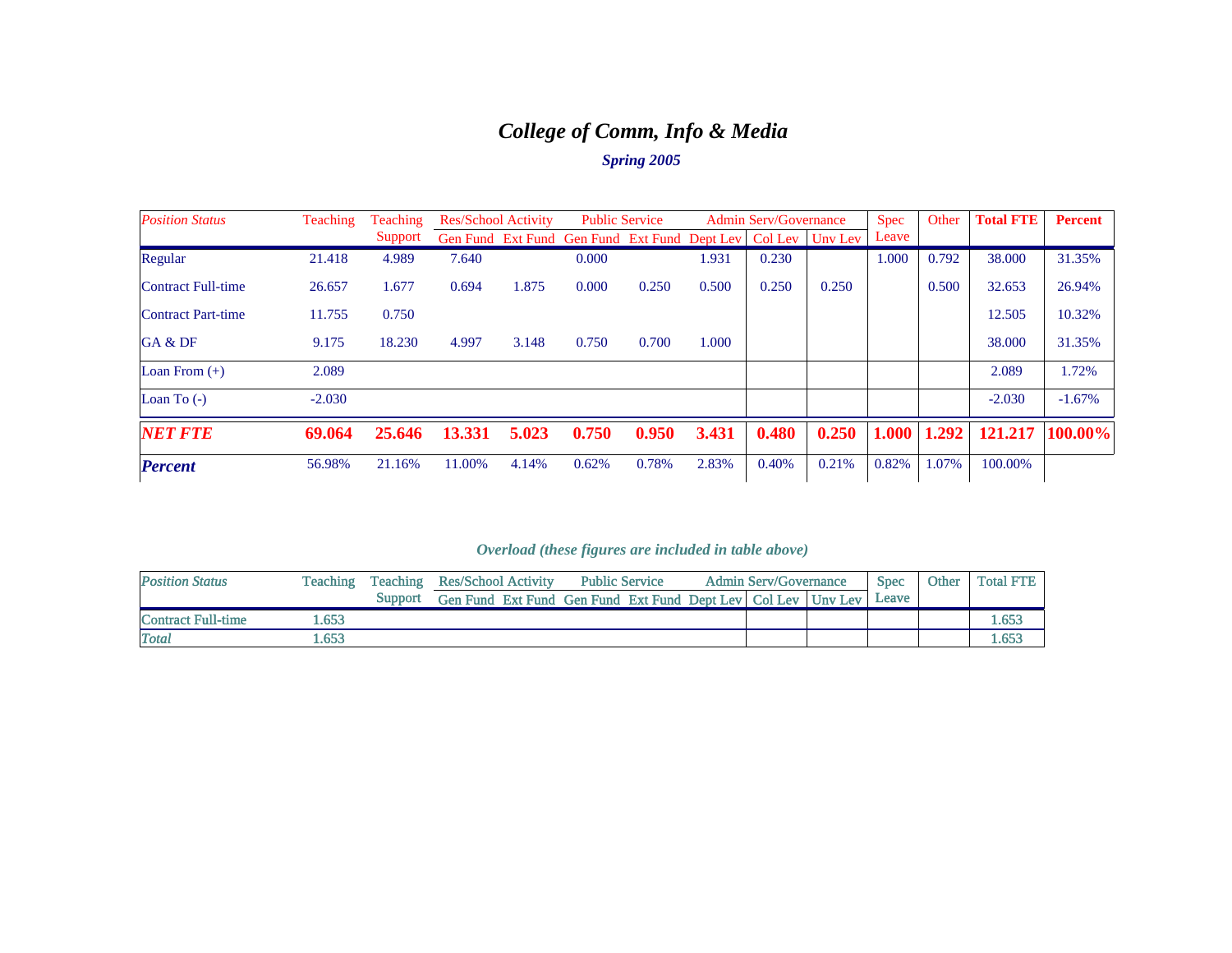# *College of Fine Arts*

### *Spring 2005*

| <b>Position Status</b>    | Teaching | <b>Teaching</b> | <b>Res/School Activity</b> |       | <b>Public Service</b>                                            |       |       | <b>Admin Serv/Governance</b> |       | <b>Spec</b> | Other | <b>Total FTE</b> | <b>Percent</b> |
|---------------------------|----------|-----------------|----------------------------|-------|------------------------------------------------------------------|-------|-------|------------------------------|-------|-------------|-------|------------------|----------------|
|                           |          | Support         |                            |       | Gen Fund Ext Fund Gen Fund Ext Fund Dept Lev   Col Lev   Unv Lev |       |       |                              |       | Leave       |       |                  |                |
| Regular                   | 65.082   | 5.151           | 4.560                      | 0.334 |                                                                  | 0.500 | 4.998 | 0.000                        | 0.000 |             | 3.000 | 83.625           | 58.56%         |
| <b>Contract Full-time</b> | 19.584   | 2.083           | 0.083                      | 0.000 | 0.250                                                            |       | 0.500 | 0.000                        |       |             |       | 22.500           | 15.76%         |
| <b>Contract Part-time</b> | 10.049   | 1.625           |                            |       |                                                                  |       | 0.500 |                              |       |             |       | 12.174           | 8.53%          |
| GA & DF                   | 3.927    | 17.573          | 2.000                      | 0.500 |                                                                  |       |       | 0.500                        |       |             |       | 24.500           | 17.16%         |
| Loan From $(+)$           | 0.583    |                 |                            |       |                                                                  |       |       |                              |       |             |       | 0.583            | 0.41%          |
| Loan To $(-)$             | $-0.583$ |                 |                            |       |                                                                  |       |       |                              |       |             |       | $-0.583$         | $-0.41%$       |
| <b>NET FTE</b>            | 98.642   | 26.432          | 6.643                      | 0.834 | 0.250                                                            | 0.500 | 5.998 | 0.500                        | 0.000 |             | 3.000 | 142.799          | 100.00%        |
| <b>Percent</b>            | 69.08%   | 18.51%          | 4.65%                      | 0.58% | 0.18%                                                            | 0.35% | 4.20% | 0.35%                        | 0.00% |             | 2.10% | 100.00%          |                |

| <b>Position Status</b>    | <b>Teaching</b> | Teaching | <b>Res/School Activity</b>                                       | <b>Public Service</b> |  | <b>Admin Serv/Governance</b> | <b>Spec</b> | Other | <b>Total FTE</b> |
|---------------------------|-----------------|----------|------------------------------------------------------------------|-----------------------|--|------------------------------|-------------|-------|------------------|
|                           |                 | Support  | Gen Fund Ext Fund Gen Fund Ext Fund Dept Lev   Col Lev   Unv Lev |                       |  |                              | Leave       |       |                  |
| Regular                   | 0.375           |          |                                                                  |                       |  |                              |             |       | 0.375            |
| <b>Contract Full-time</b> | 0.500           |          |                                                                  |                       |  |                              |             |       | 0.500            |
| Loan From $(+)$           | 0.250           |          |                                                                  |                       |  |                              |             |       | 0.250            |
| <b>Total</b>              | 1.125           |          |                                                                  |                       |  |                              |             |       | 1.125            |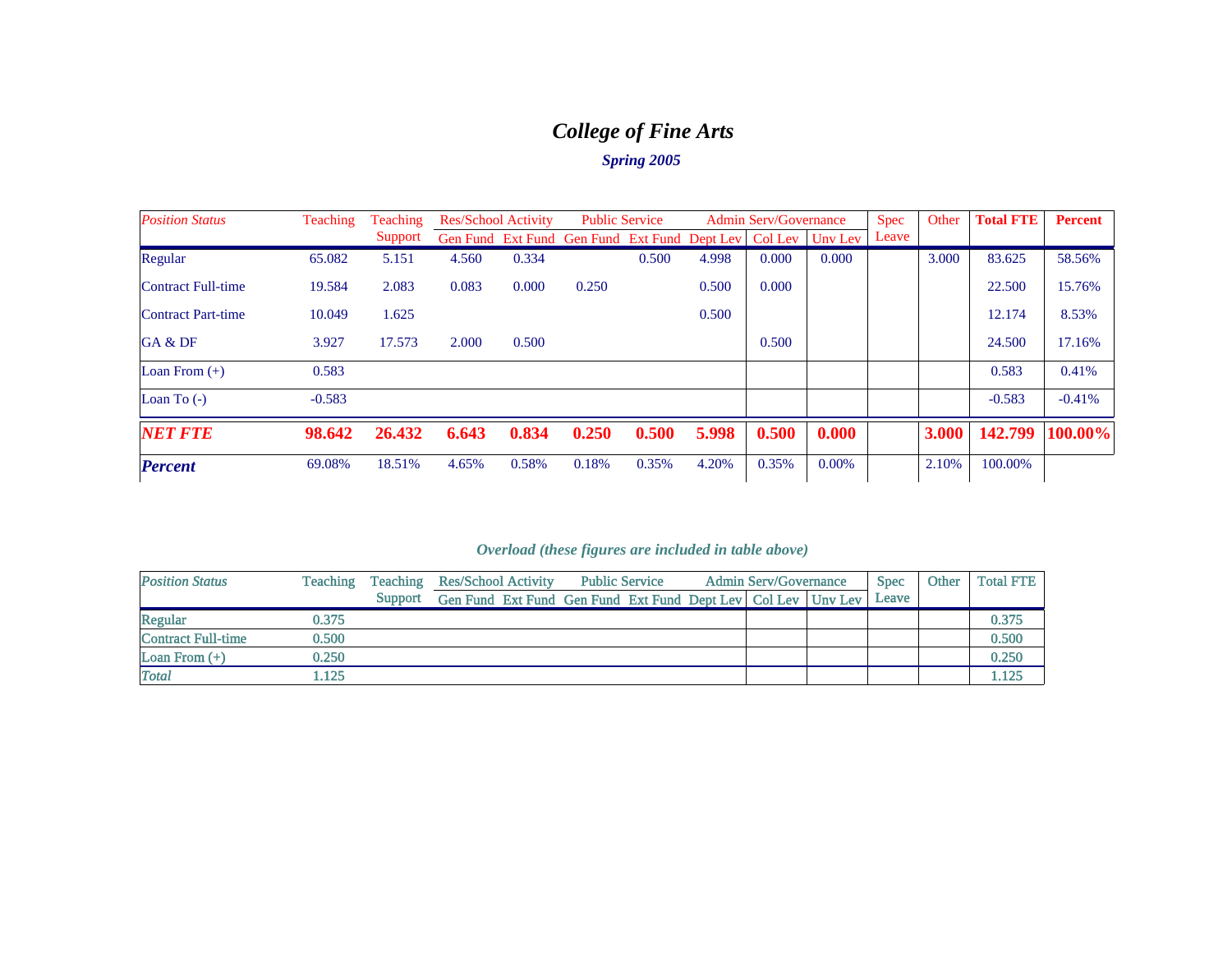# *College of Sciences and Humanities*

### *Spring 2005*

| <b>Position Status</b>    | Teaching | <b>Teaching</b> | <b>Res/School Activity</b> |        |                                              | <b>Public Service</b> |        | <b>Admin Serv/Governance</b> |                   | <b>Spec</b> | Other | <b>Total FTE</b> | <b>Percent</b> |
|---------------------------|----------|-----------------|----------------------------|--------|----------------------------------------------|-----------------------|--------|------------------------------|-------------------|-------------|-------|------------------|----------------|
|                           |          | Support         |                            |        | Gen Fund Ext Fund Gen Fund Ext Fund Dept Lev |                       |        |                              | Col Lev   Uny Lev | Leave       |       |                  |                |
| Regular                   | 171.495  | 0.750           | 58.011                     | 7.201  | 0.750                                        |                       | 19.054 | 0.750                        | 1.500             | 9.833       | 4.482 | 273.826          | 44.62%         |
| <b>Contract Full-time</b> | 125.546  | 0.250           | 0.250                      |        |                                              |                       | 3.574  |                              | 1.499             |             | 1.230 | 132.349          | 21.57%         |
| <b>Contract Part-time</b> | 91.623   | 0.417           | 0.210                      | 0.290  | 0.250                                        |                       | 0.500  |                              |                   |             |       | 93.290           | 15.20%         |
| GA & DF                   | 11.260   | 69.240          | 21.500                     | 10.350 | 0.250                                        | 0.250                 |        |                              |                   |             |       | 112.850          | 18.39%         |
| Loan From $(+)$           | 3.203    |                 |                            |        |                                              |                       |        |                              |                   |             |       | 3.203            | 0.52%          |
| Loan To $(-)$             | $-1.372$ |                 |                            |        |                                              |                       |        |                              | $-0.500$          |             |       | $-1.872$         | $-0.31%$       |
| <b>NET FTE</b>            | 401.756  | 70.657          | 79.971                     | 17.841 | 1.250                                        | 0.250                 | 23.128 | 0.750                        | 2.499             | 9.833       | 5.712 | 613.647          | 100.00%        |
| <b>Percent</b>            | 65.47%   | 11.51%          | 13.03%                     | 2.91%  | 0.20%                                        | 0.04%                 | 3.77%  | 0.12%                        | 0.41%             | 1.60%       | 0.93% | 100.00%          |                |

| <b>Position Status</b>    | Teaching |         | <b>Teaching Res/School Activity</b>                              |  | <b>Public Service</b> |  | <b>Admin Serv/Governance</b> | <b>Spec</b> | Other | <b>Total FTE</b> |
|---------------------------|----------|---------|------------------------------------------------------------------|--|-----------------------|--|------------------------------|-------------|-------|------------------|
|                           |          | Support | Gen Fund Ext Fund Gen Fund Ext Fund Dept Lev   Col Lev   Uny Lev |  |                       |  |                              | Leave       |       |                  |
| Regular                   | 3.754    |         |                                                                  |  |                       |  |                              | 0.083       |       | 3.837            |
| <b>Contract Full-time</b> | 12.685   |         | 0.250                                                            |  |                       |  |                              |             |       | 12.935           |
| Total                     | 16.439   |         | 0.250                                                            |  |                       |  |                              | 0.083       |       | 16.772           |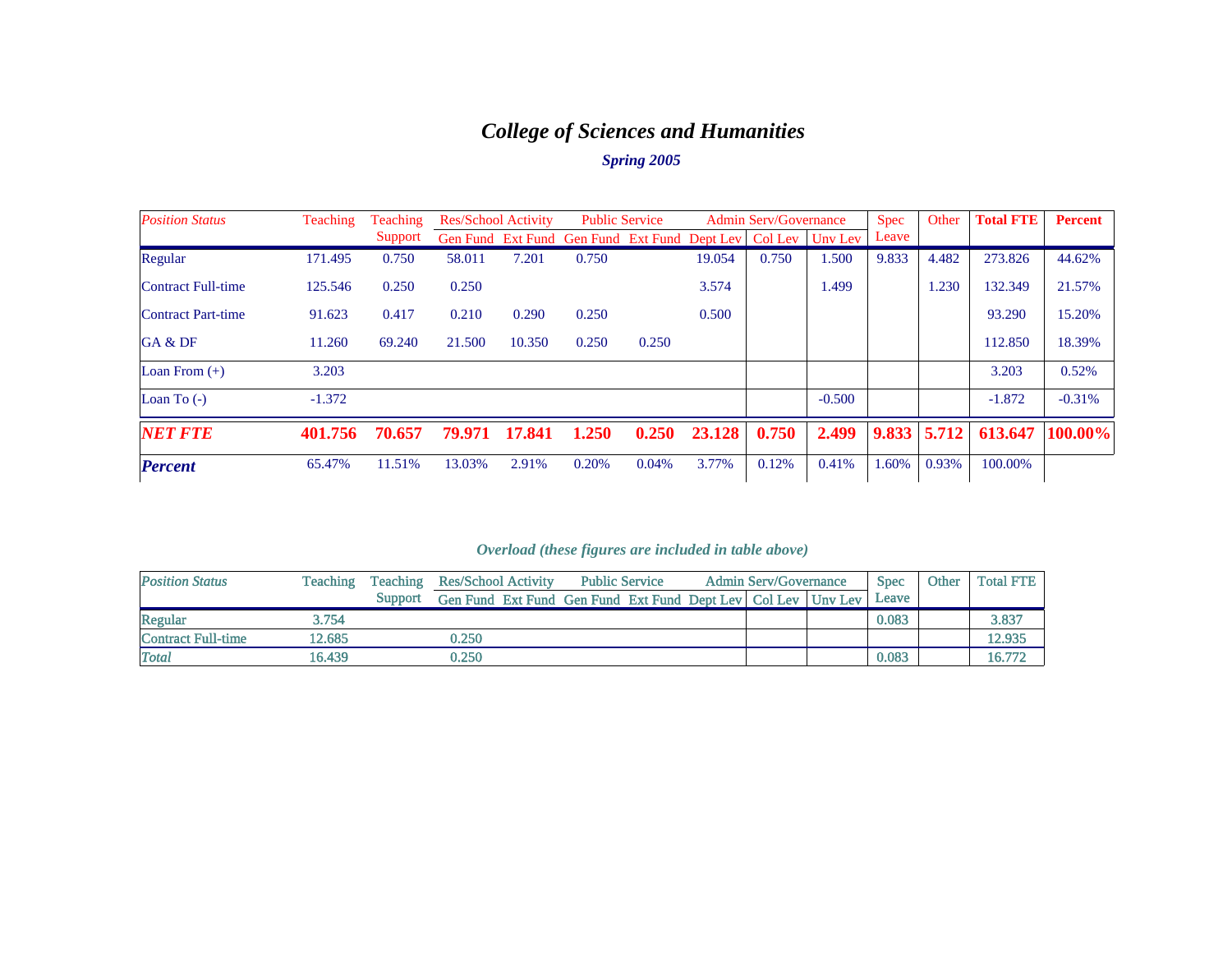# *Teachers College*

## *Spring 2005*

| <b>Position Status</b>    | <b>Teaching</b> | <b>Teaching</b> |        | <b>Res/School Activity</b> |                                              | <b>Public Service</b> | <b>Admin Serv/Governance</b> |       | <b>Spec</b>     | Other | <b>Total FTE</b> | <b>Percent</b> |           |
|---------------------------|-----------------|-----------------|--------|----------------------------|----------------------------------------------|-----------------------|------------------------------|-------|-----------------|-------|------------------|----------------|-----------|
|                           |                 | Support         |        |                            | Gen Fund Ext Fund Gen Fund Ext Fund Dept Lev |                       |                              |       | Col Lev Uny Lev | Leave |                  |                |           |
| Regular                   | 52.081          | 3.002           | 19.144 | 0.106                      | 0.750                                        |                       | 8.833                        | 1.000 |                 |       | 1.583            | 86.499         | 43.26%    |
| <b>Contract Full-time</b> | 24.670          | 0.334           | 0.500  | 0.250                      | 0.250                                        |                       | 0.750                        | 0.250 |                 |       | 3.000            | 30.004         | 15.00%    |
| <b>Contract Part-time</b> | 28.339          | 0.500           | 1.000  |                            |                                              |                       | 0.750                        |       |                 |       |                  | 30.589         | 15.30%    |
| GA & DF                   | 3.750           | 17.750          | 17.667 | 8.000                      | 3.250                                        |                       | 0.750                        |       |                 |       | 1.833            | 53,000         | 26.50%    |
| Loan From $(+)$           | 1.823           |                 |        |                            |                                              |                       |                              |       |                 |       |                  | 1.823          | 0.91%     |
| Loan To $(-)$             | $-1.941$        |                 |        |                            |                                              |                       |                              |       |                 |       |                  | $-1.941$       | $-0.97\%$ |
| <b>NET FTE</b>            | 108.722         | 21.586          | 38.311 | 8.356                      | 4.250                                        |                       | 11.083                       | 1.250 |                 |       | 6.416            | 199.974        | 100.00%   |
| <b>Percent</b>            | 54.37%          | 10.79%          | 19.16% | 4.18%                      | 2.13%                                        |                       | 5.54%                        | 0.63% |                 |       | 3.21%            | 100.00%        |           |

| <b>Position Status</b>    | <b>Teaching</b> | Teaching | <b>Res/School Activity</b><br><b>Public Service</b>              |  |  |  | <b>Admin Serv/Governance</b> | <b>Spec</b> | Other | <b>Total FTE</b> |       |
|---------------------------|-----------------|----------|------------------------------------------------------------------|--|--|--|------------------------------|-------------|-------|------------------|-------|
|                           |                 | Support  | Gen Fund Ext Fund Gen Fund Ext Fund Dept Lev   Col Lev   Unv Lev |  |  |  |                              |             | Leave |                  |       |
| Regular                   | 2.749           |          |                                                                  |  |  |  |                              |             |       |                  | 2.749 |
| <b>Contract Full-time</b> | l.916           |          |                                                                  |  |  |  |                              |             |       |                  | 1.916 |
| Loan From $(+)$           | 0.415           |          |                                                                  |  |  |  |                              |             |       |                  | 0.415 |
| <b>Total</b>              | 5.080           |          |                                                                  |  |  |  |                              |             |       |                  | 5.080 |